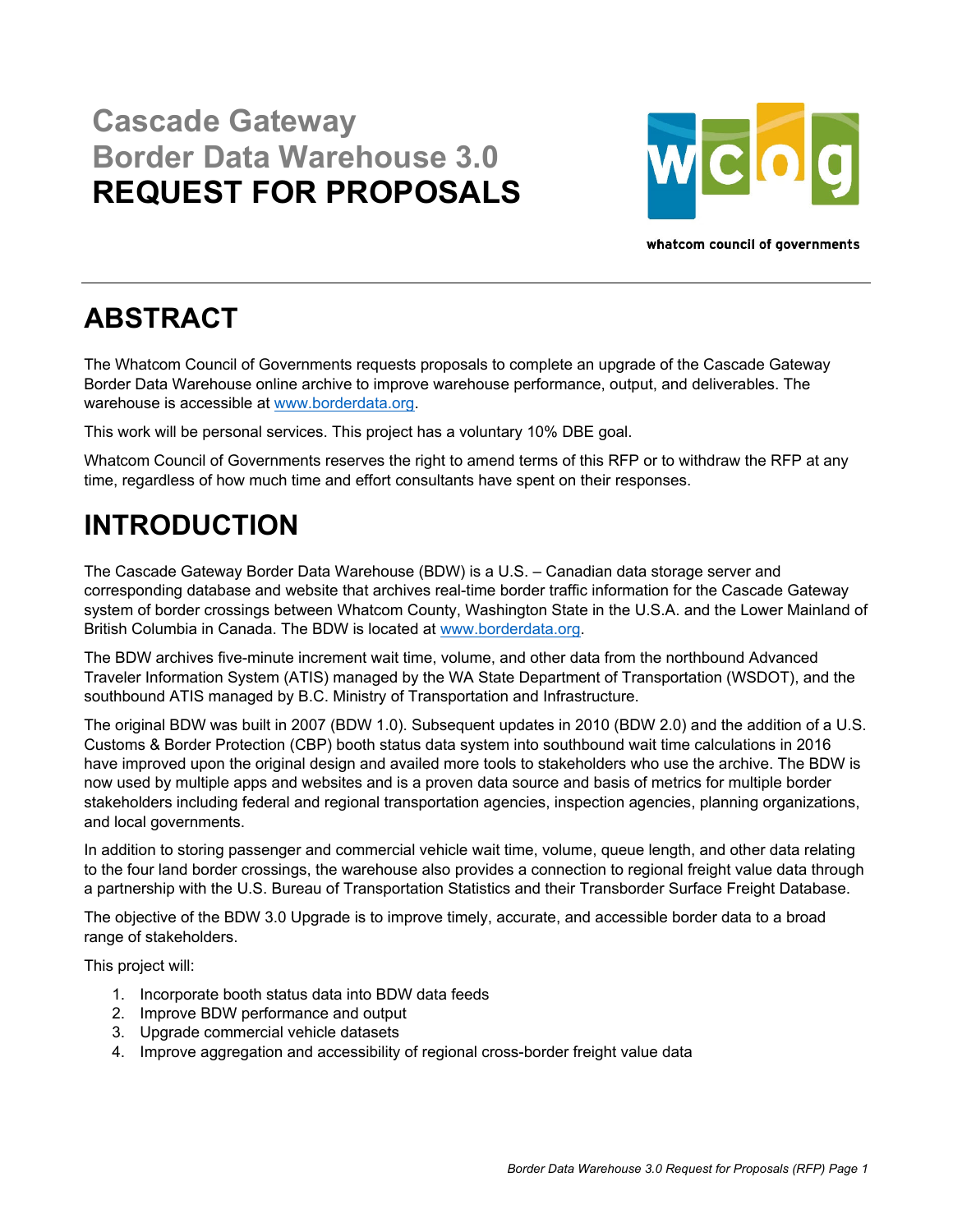### **FEATURES OF BDW 2.0**

The current system has numerous assets to help the public and stakeholder agencies access border-related data, including:

- Estimated delay, queue length, and volume for four border land border crossings, both directions, updated every five minutes (dating back to 2007).
- Subscription service that allows users to receive notification by email when a certain delay threshold his met.
- Application Programming Interface (API) that allows developers to directly query the database for their own applications.
- Custom query tools for downloadable data, and static reports and charts for quick views of the data.

## **PROBLEM STATEMENT**

The applications using these data are numerous and include regional traffic models, border throughput simulation models, staffing allocations by inspection agencies, reporting by agencies on delays, system performance reporting by transportation agencies, academic research, and more.

The existing archive was completed in 2010 by IBI Group and is currently maintained by IBI Group under a maintenance contract. This project is needed for the following reasons:

- **Data accuracy** In 2016 the archive was modified to collect data from CBP systems including vehicle processing type (NEXUS, standard, Ready Lane), vehicle passenger counts, province or state of vehicle, and processing time data. Because the current version of the archive doesn't use the booth status data to define data, it is erroneously reporting volumes by booth type.
- **Increasing hosting expense** because the booth status data is archived in raw format (a data field for every car) and not binned, it is growing at a much higher rate than necessary.
- Loss of U.S. Bureau of Transportation Statistics (BTS) compatibility since the BTS converted its transborder freight data query tool to Tableau it no longer allows for the BDW to "screen scrape" the relevant regional data for local queries.
- **End of maintenance funding** This project is the only ongoing archive of five-minute increment border wait times going back to 2007. Keeping this resource maintained and hosted is very important to regional stakeholders.
- **No way to access new data sets** the booth status data and archived commercial vehicle wait times are not currently accessible through the existing website, even though the data are being saved.

# **HIGH-LEVEL PROJECT GOALS**

The following table shows existing limitations in the BDW and what operational needs there are to address these limitations.

| <b>EXISTING LIMITATIONS</b>                           | <b>OPERATIONAL NEEDS</b>                                                                                |
|-------------------------------------------------------|---------------------------------------------------------------------------------------------------------|
| Booths are categorized by processing type (NEXUS,     | 1. The warehouse needs to categorize data for each booth and lane                                       |
| Standard, etc.) and are not dynamic.                  | dynamically, using the booth status data.                                                               |
| There is no way to access booth status data.          | 2. The southbound booth status data needs to be accessible for queries, reports,<br>and visualizations. |
| Booth status data is stored as individual records.    | 3. The southbound booth status data needs to be binned appropriately to reduce                          |
| creating additional storage needs.                    | the size of the storage requirements and improve functionality.                                         |
| The warehouse is no longer compatible with the        | 4. The warehouse needs to update its connection with the BTS freight data to                            |
| BTS freight data website.                             | show filtered Cascade Gateway data results.                                                             |
| Subscriptions are no longer available due to security | 5. The warehouse needs an updated subscription service for notifications of                             |
| concerns.                                             | border delays.                                                                                          |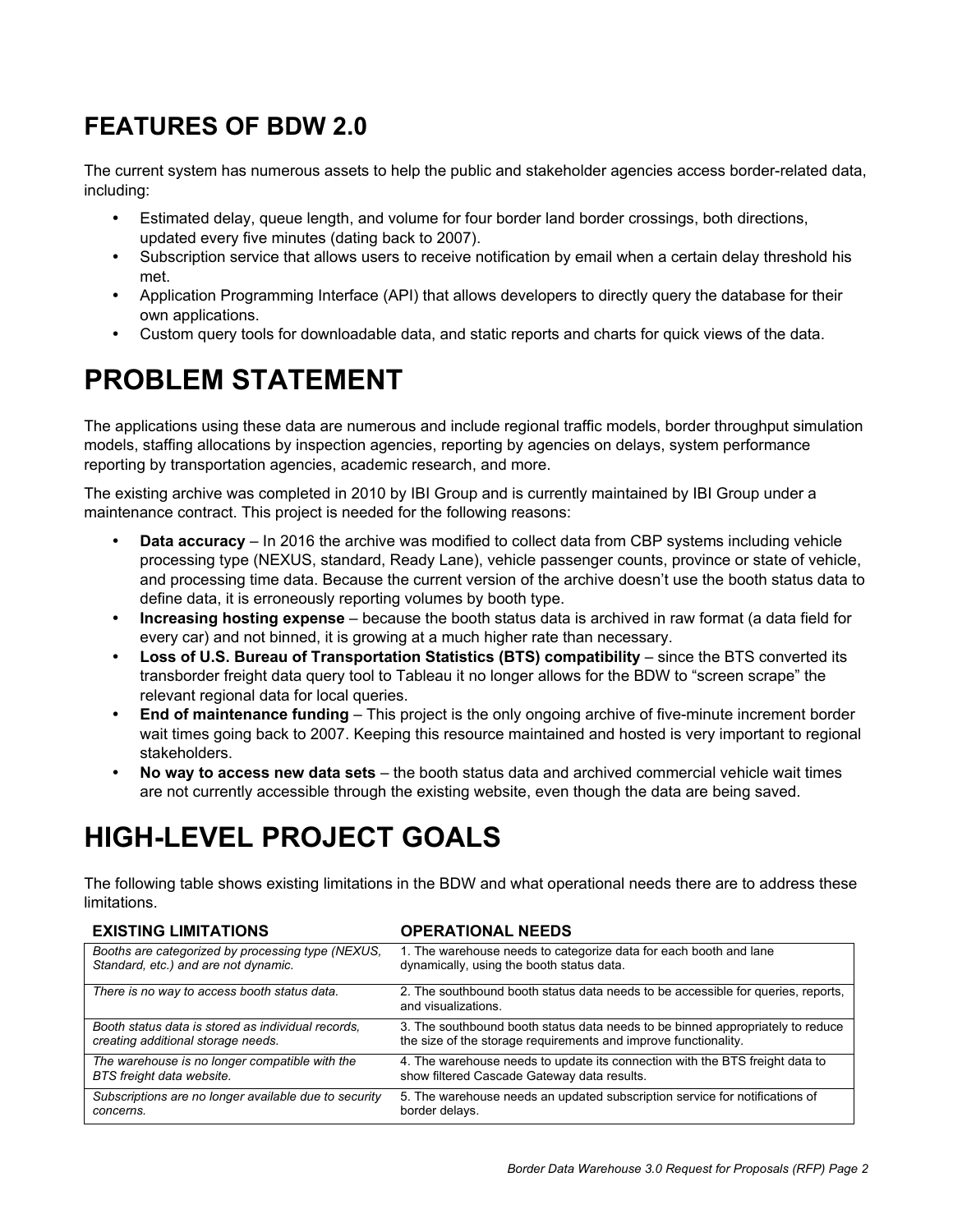| There is no record of who is using the API.                                                          | 6. The warehouse needs an API registration function to provide contact<br>information for agencies/organizations using the API resource.   |
|------------------------------------------------------------------------------------------------------|--------------------------------------------------------------------------------------------------------------------------------------------|
| Data visualizations are outdated.                                                                    | 7. The warehouse needs an updated visualization interface.                                                                                 |
| The warehouse website is not device responsive.                                                      | 8. The warehouse needs a dynamic web interface that detects device type for<br>optimal layout.                                             |
| Data definitions need to be more accessible.                                                         | 9. The warehouse needs to better define measures and validation criteria for<br>data.                                                      |
| Loop detector system information is outdated.                                                        | 10. The warehouse needs to update the loop detectors data in the back end of<br>the archive                                                |
| Updating loop detector information is time<br>consuming.                                             | 11. The warehouse needs an improved loop detector interface system for<br>maintained loop detector records.                                |
| Status alert system doesn't effectively notify system<br>administrators of the health of the system. | 12. The warehouse needs to send a simplified daily email to system<br>administrators reporting if all data feeds and backups are complete. |
| Administrative reporting tools are manually<br>compiled.                                             | 13. The warehouse needs an improved backend reporting system to provide<br>monthly status reports and logs to system administrators.       |
| The backfill and backup process for data is slow.                                                    | 14. The warehouse needs an improved method for backing up existing and<br>backfilling missing data.                                        |
| Help pages have not been updated.                                                                    | 15. The warehouse needs an improved help section function in the back end for<br>system administrators to easily update each page/section. |

# **PROJECT DESCRIPTION**

Based on the problem statement and operational needs as listed above, WCOG is seeking a consulting company to upgrade the existing BDW to a new version, BDW 3.0, that will include modifications requested in this RFP. Because this project is funded by federal, state, and provincial grants, the budget for this project may not exceed **\$150,000 (USD)** for the completion of the consultant portion of the work. A final agreement will be negotiated with the consultant following initial selection, as detailed further below.

# **SCOPE OF WORK**

The following order of tasks reflects work to be completed both by the consultant and by WCOG project administrators. Task descriptions will be finalized during contracting.

**Task 1: Scoping and contracting** – develop a detailed scope of work for the consultant and systems engineering documentation, then contract with the consultant through the RFP process.

**Task 2: Project design** – work with the developers and stakeholders through an advisory team to identify needed features and upgrades to the system architecture.

**Task 3: Update and modernize website** – Complete general updates to the web user interface and develop a report interface using Tableau to support the creation of custom reports. *See System Requirements for a more detailed description of improvements.*

**Task 4: Set up and configure for maintenance** – Simplify the detector and sensor configuration in the archive; simplify the data collection process and how the archive completes back fills and backups; and configure the dynamic feed to the BTS transborder freight database for a seamless end-user experience. *See System Requirements for a more detailed description of improvements.*

**Task 5: Verification and validation** – complete systems engineering reporting and finalize all tasks of the project as per specifications outlined in this scope of work.

**Task 6: Reporting** – complete documentation, outreach, and maintenance plan.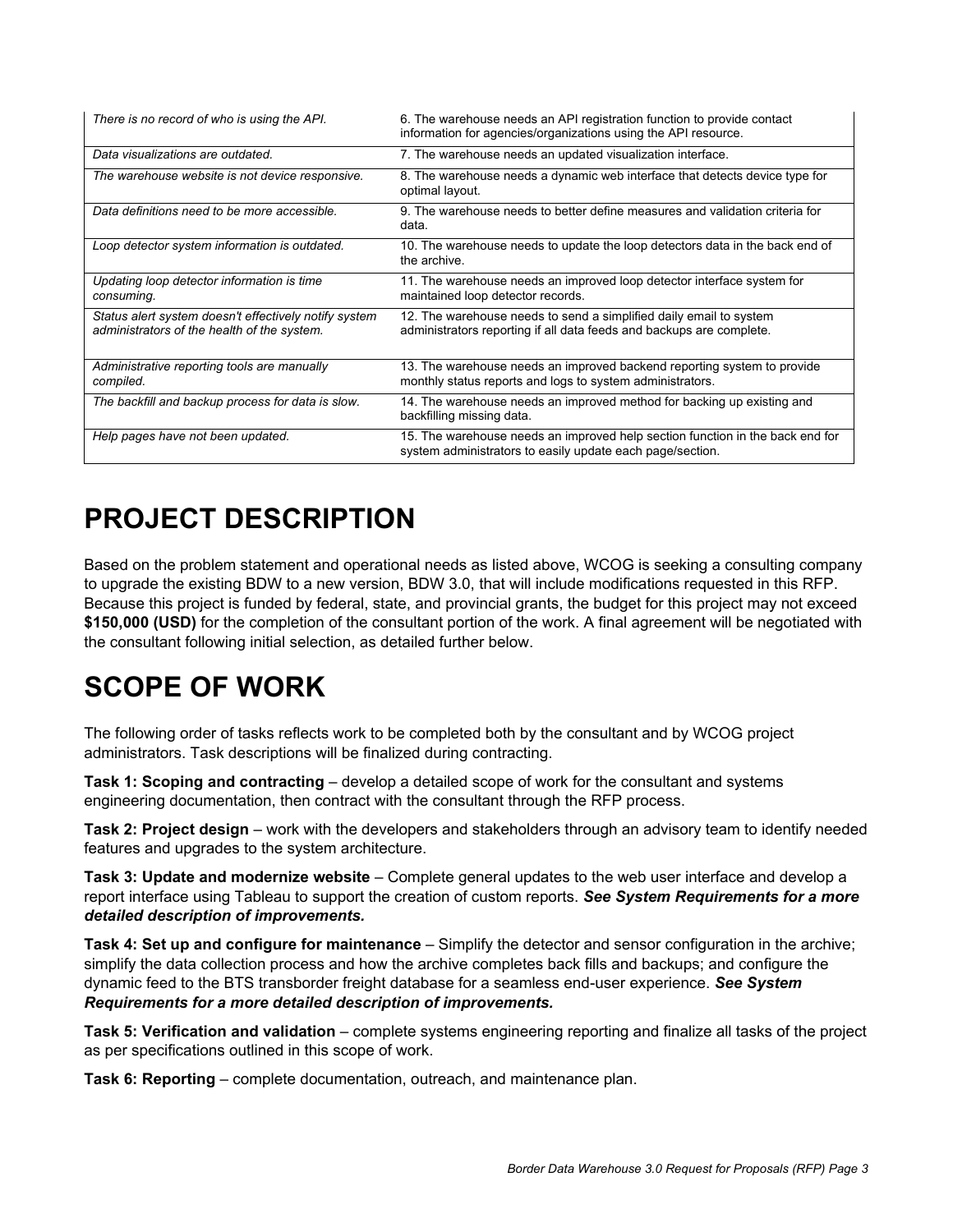# **SYSTEM REQUIREMENTS**

**1. The warehouse needs to categorize data for each booth and lane dynamically, using the booth status data.** 

1.1. The warehouse shall be restructured so that data are categorized by processing type rather than by lane.

- 1.2. The warehouse shall recategorize historic data to fit the new dynamic architecture.
- **2. The southbound booth status data needs to be accessible for queries, reports, and visualizations.** 
	- 2.1. Booth status data shall be queriable in the custom query tool.
	- 2.2. Booth status data shall be displayed in the primary crossing visualizations.
	- 2.3. Booth status data shall be available in the reports section.
- **3. The southbound booth status data needs to be binned appropriately to reduce the size of the storage requirements and improve functionality.** 
	- 3.1. Booth status data shall be binned in five minute increment data.
- **4. The warehouse needs to update its connection with the BTS freight data to show filtered Cascade Gateway data results.**

4.1. The warehouse shall provide a feed of regionally relevant freight data from the BTS transborder surface freight database.

**5. The warehouse needs an updated subscription service for notifications of border delays.** 

5.1. The warehouse shall have a subscription tool that allows users to define email/text preferences for border alerts.

5.2. The warehouse shall update all security requirements to allow for safe subscription practices.

#### **6. The warehouse needs an API registration function to provide contact information for agencies/organizations using the API resource.**

6.1. The warehouse shall require those using the API to register for a key so that contact information can be collected on developers using the tool.

**7. The warehouse needs an updated visualization interface.** 

7.1. The warehouse shall maintain existing features of mapping, displays, reporting, and custom query tools, but updated to currently available software capabilities and visualizations.

7.2. The warehouse shall use Tableau to create its data visualizations and data sharing tools.

#### **8. The warehouse needs a dynamic web interface that detects device type for optimal layout.**

8.1. The warehouse shall be designed on a web platform with a dynamic display based on device type (computer, tablet, phone).

- **9. The warehouse needs to better define measures and validation criteria for data.**
- 9.1. The warehouse shall provide sidebar information on measure information on each page.
- **10. The warehouse needs to update the loop detectors data in the back end of the archive.** 
	- 10.1. The loop detector data shall be reviewed and updated as necessary.
- **11. The warehouse needs an improved loop detector interface system for maintaining loop detector records.**

11.1. The loop detector data input tool (back end) shall be upgraded to make it easier to locate and update information.

11.2. The loop detector input tool shall be upgraded to make it easier to select one or a series of loops to be used for volume counts.

11.3. The loop detector data input tool shall use improved mapping/graphics to place each loop on location

**12. The warehouse needs to send a simplified daily email to system administrators reporting if all data feeds and backups are complete.** 

12.1. The warehouse shall send a simplified daily email with symbols showing whether all data feeds were received.

- 12.2. The warehouse shall send a simplified email stating if all backups were completed effectively.
- **13. The warehouse needs an improved backend reporting system to provide monthly status reports and logs to system administrators.**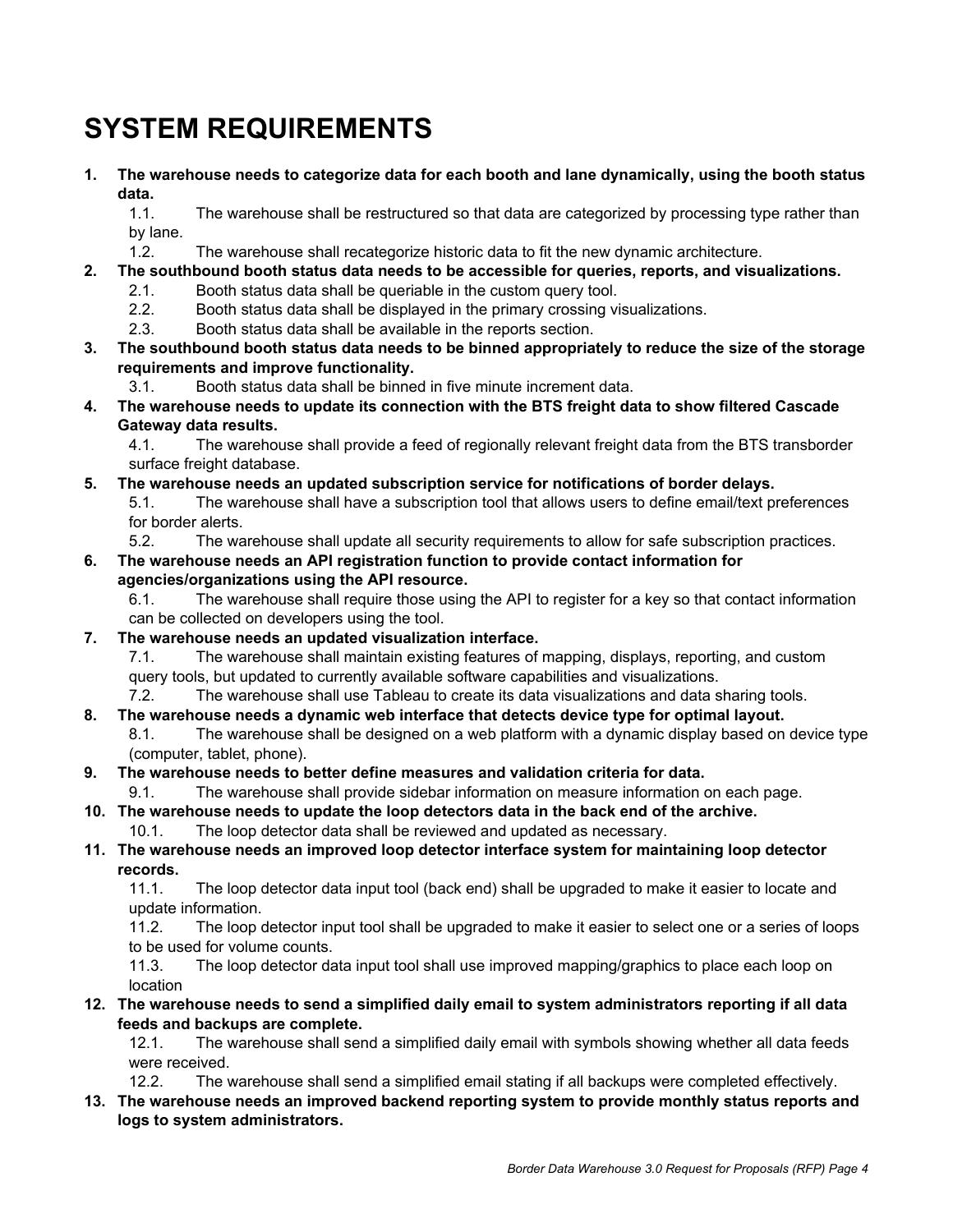13.1. The warehouse shall have a backend reporting tool to make it easier to compile monthly maintenance logs.

#### **14. The warehouse needs an improved method for backing up existing and backfilling missing data.**

- 14.1. The warehouse shall have an updated backfill process for when data needs to be added in bulk.
- 14.2. The warehouse shall evaluate and implement an improved backup routine.

#### **15. The warehouse needs an improved help section function in the backend for system administrators to easily update each page/section.**

15.1. The warehouse shall have an improve help page administrative feature that shows completed pages, and which are missing.

15.2. The warehouse shall have an improved interface for adding text and images to the help sections.

### **MANAGEMENT STRUCTURE**

WCOG will hire the consultant. WCOG will manage the consultant. WCOG will be in regular communication with the project advisory group, representatives of the U.S. and Canadian agencies that are stakeholders in the project. In addition to regular communication with WCOG, the consultant will prepare materials for the project advisory group.

### **TIMELINE**

The project will begin as soon as a notice to proceed is delivered to the chosen consulting firm, estimated to be in December 2019. The project will span one calendar year and should be completed by end of December 2020. A project timeline will be finalized as part of the contracting process.

# **SUBMITTAL INSTRUCTIONS**

Proposals submitted in response to this RFP shall clearly describe:

- Professional credentials and experience of the firm, along with any subcontractors and key personnel of all firms proposed for this project. The experience should be specific to designing, implementing, and maintaining online data archives storing data from multiple sources.
- Details of the approach for accomplishing the BDW 3.0 upgrade, including a work plan, a management plan, and schedule.
- The software and third-party solutions to be used in implementing this upgrade, including the manner in which the deployment of this software will be conducted.
- Identify tasks, due dates, and consultant personnel commitments in sufficient detail to permit WCOG to fully understand the intentions and activities of the consultant. For example, provide a timeline for each task in the project and information about what personnel will be involved with the number of hours dedicated to each task. Additionally, provide all-inclusive rates of each person, non-personnel costs, and the cost of each task along with the total project cost.
- The proposed contractors and subcontractors shall provide a reference list of clients within the last five years that have contracted with the proponent to do similar work to this project. The names, title, addresses, and telephone numbers shall be included for each reference.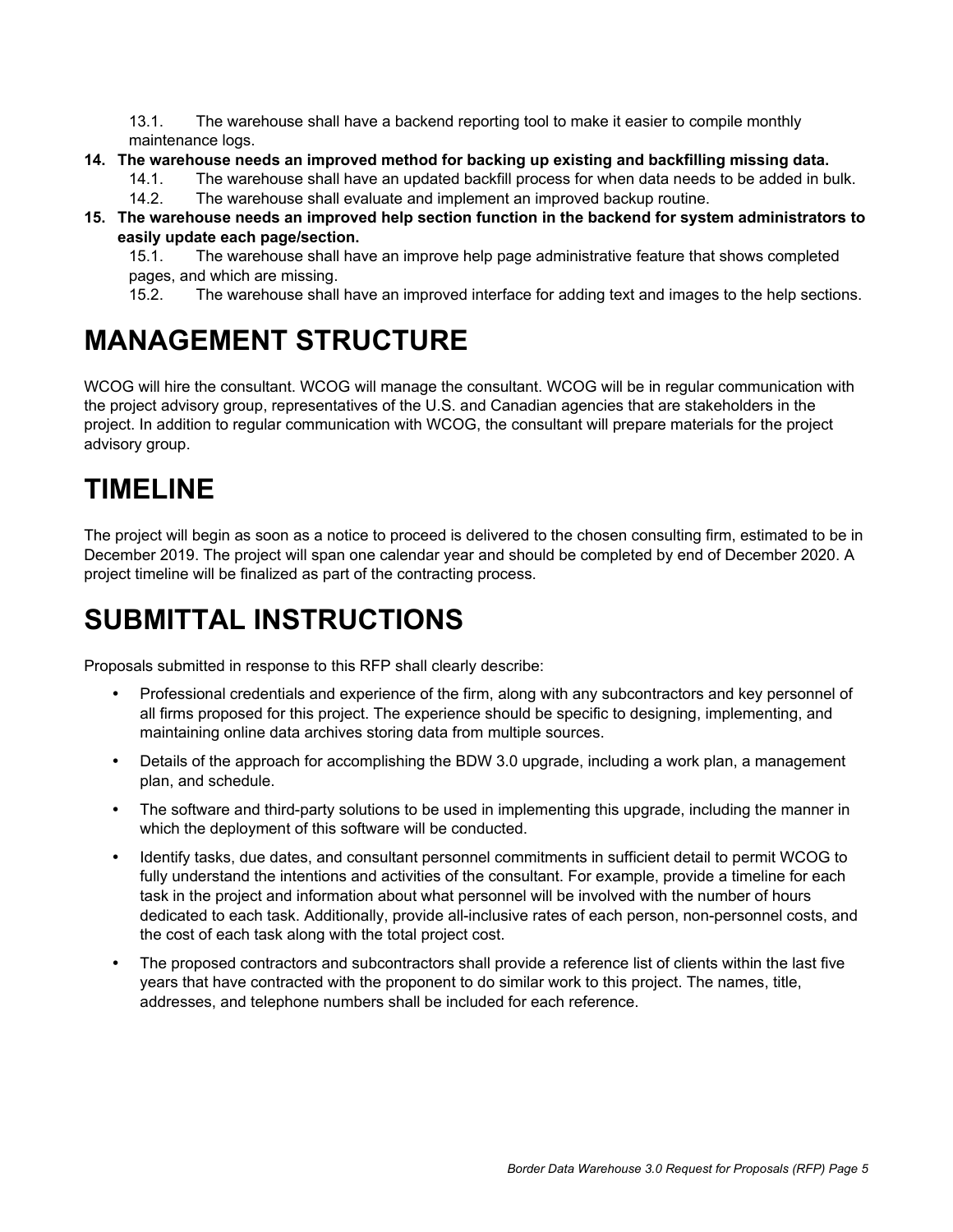### **QUESTIONS**

For administrative questions (such as timeline, submittal format), please contact Melissa Fanucci at (360) 685- 8385 or by email to melissa@wcog.org.

Non-administrative questions (such as clarifications about the scope of work, selection criteria, etc.) regarding this RFP may be submitted by email only to RFP@wcog.org. For the benefit of all proponents, questions and responses will be anonymously posted on the WCOG website at www.wcog.org/rfq

All questions must be submitted by **November 6, 2019 by 5:00pm (Pacific Time)**.

### **SUBMITTAL DOCUMENTATION**

The submittal is limited to a total number of twenty-four (24) printed pages (12 sheets if printed on both sides) including the cover page, submitted on 8.5" X 11" paper, and with type size no smaller than 10 point.

All respondents shall submit a PDF copy of their proposals to:  $RFP@wcoq.org$ .

Submittals are due at the WCOG offices **on November 13, 2019 by 5:00pm (Pacific Time).**

## **SELECTION PROCESS**

Proposals will be evaluated by the project advisory committee. In evaluating the proposals, the following criteria will be considered to determine up to three finalists to interview:

| <b>CRITERIA</b>                                                                                                        | <b>POINTS</b> |
|------------------------------------------------------------------------------------------------------------------------|---------------|
| Experience and qualifications of project team in completing<br>online data warehouses using data from multiple sources | 30            |
| Understanding of the existing warehouse and its features<br>and functionality                                          | 25            |
| Methodology and approach                                                                                               | 20            |
| Demonstrate ability to meet project schedule & deliverables                                                            | 15            |
| References (with emphasis on working with multiple<br>government agency partners)                                      | 10            |
| Total                                                                                                                  |               |

The selection process will proceed as outlined below:

#### **DATE SELECTION PROCESS**

| Oct. 23, 2019 | First advertisement of RFP                                                                                                                                                                                            |
|---------------|-----------------------------------------------------------------------------------------------------------------------------------------------------------------------------------------------------------------------|
| Oct. 30, 2019 | Second advertisement of RFP                                                                                                                                                                                           |
| Nov. 6, 2019  | Deadline for emailed questions                                                                                                                                                                                        |
| Nov. 13, 2019 | Proposals due 5pm (PST) at WCOG office                                                                                                                                                                                |
| Nov. 15, 2019 | Selection for interview                                                                                                                                                                                               |
| Nov. 22, 2019 | Interview finalists                                                                                                                                                                                                   |
| Nov. 25, 2019 | Notification of first choice selection                                                                                                                                                                                |
| ASAP          | Negotiate toward a contract with first-choice proponent. If a final work<br>plan and price cannot be agreed upon with first choice proponent,<br>WCOG will ask the second choice proponent to negotiate an agreement. |